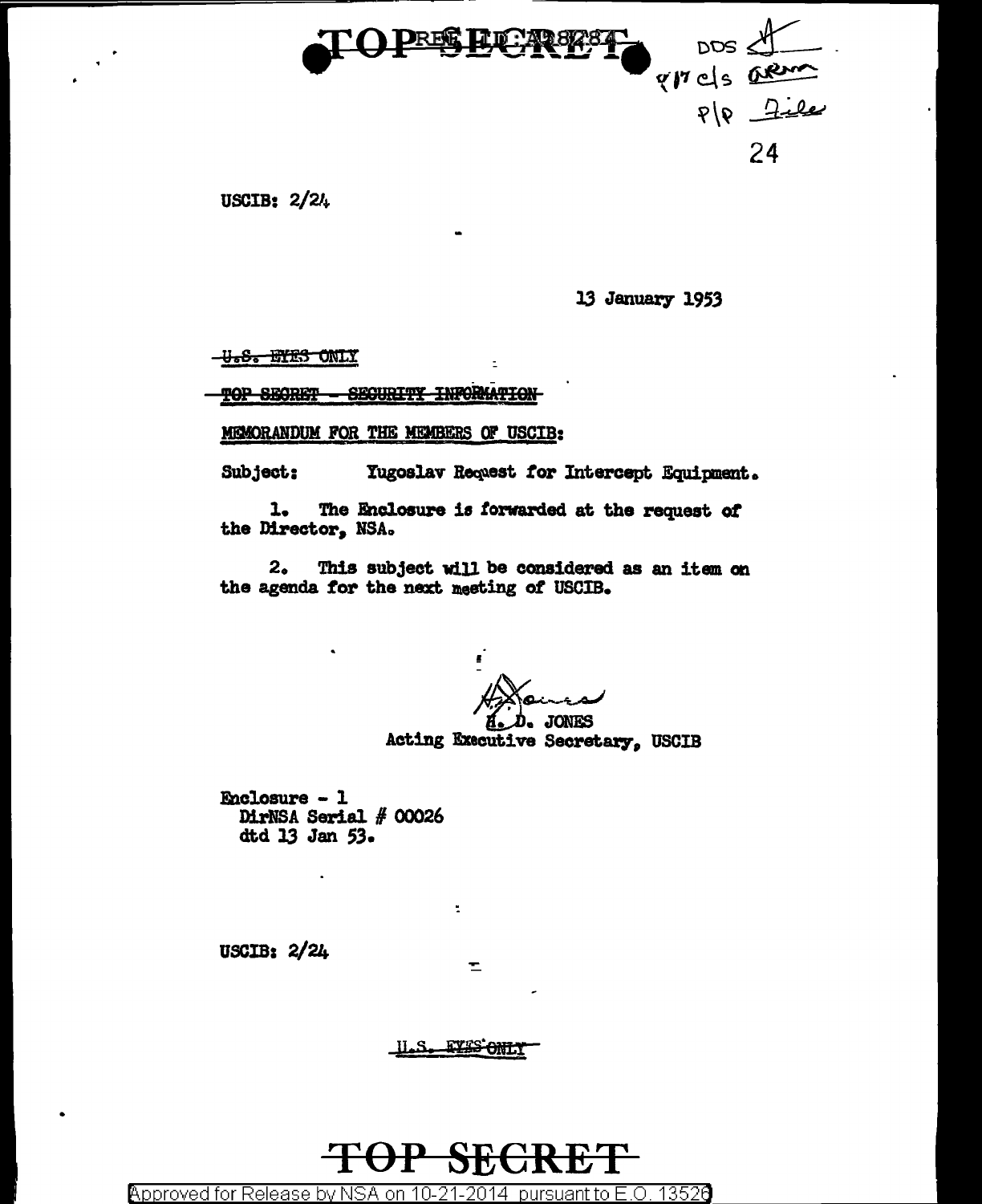

NATIONAL SECURITY AGENCY WASHINGTON 25. D.C.

Serial: 00026

**13 January 1953** 

U.S. ETES ONLY

- SECURITY INFORMATION <del>TOP SECRET</del>

MEMORANDUM FOR THE ACTING EXECUTIVE SECRETARY, USCIB

SUBJECT: Yugoslav Request for Intercept Equipment

1. I have recently been informed of an approach made by Yugoslav Admiral Manola to the U.S. Army Attache, Belgrade, for the acquisition of 10-12 induction devices, to intercept telephone conversations in the four adjoining satellite countries. There is attached as an inclosure, an extract of a cable on this subject, from the U.S. Army Attache, Belgrade, to G-2, Department of the Army. Further, it is my understanding that CIA has been informed of this approach to the Army.

2. Copies of the recorded conversations, if made available to the U.S., might prove to be a valuable source of COMINT. The loan of the induction devices represents no particular problem, since this equipment is commercially available at reasonable cost, and thus no classified equipment need be involved.

3. If the Tugoslavs will agree to provide us with recorded tapes or transcripts of all intercepts, it is recommended that the United States provide the desired equipment, perhaps on a free loan basis. Although the initial approach was made to the Military Attache. it is suggested that, in line with previous practice, the Board designate the Central Intelligence Agency as its executive agent for this transaction.

*i.* It is recommended that the members of the Board be informed of this proposal, and that the subject be placed on the agenda for the next Board meeting.

> /s/ Ralph J. Canine **RALPH J. CANINE** Major General. US Army Director

**Incl:** 

Extract of U.S. Eyes Only Cable from the U.S. Army Attache, Belgrade to G-2, Dept. of the Army.

<del>U. S. EYES-ONLY</del>

**TOP SECRET**